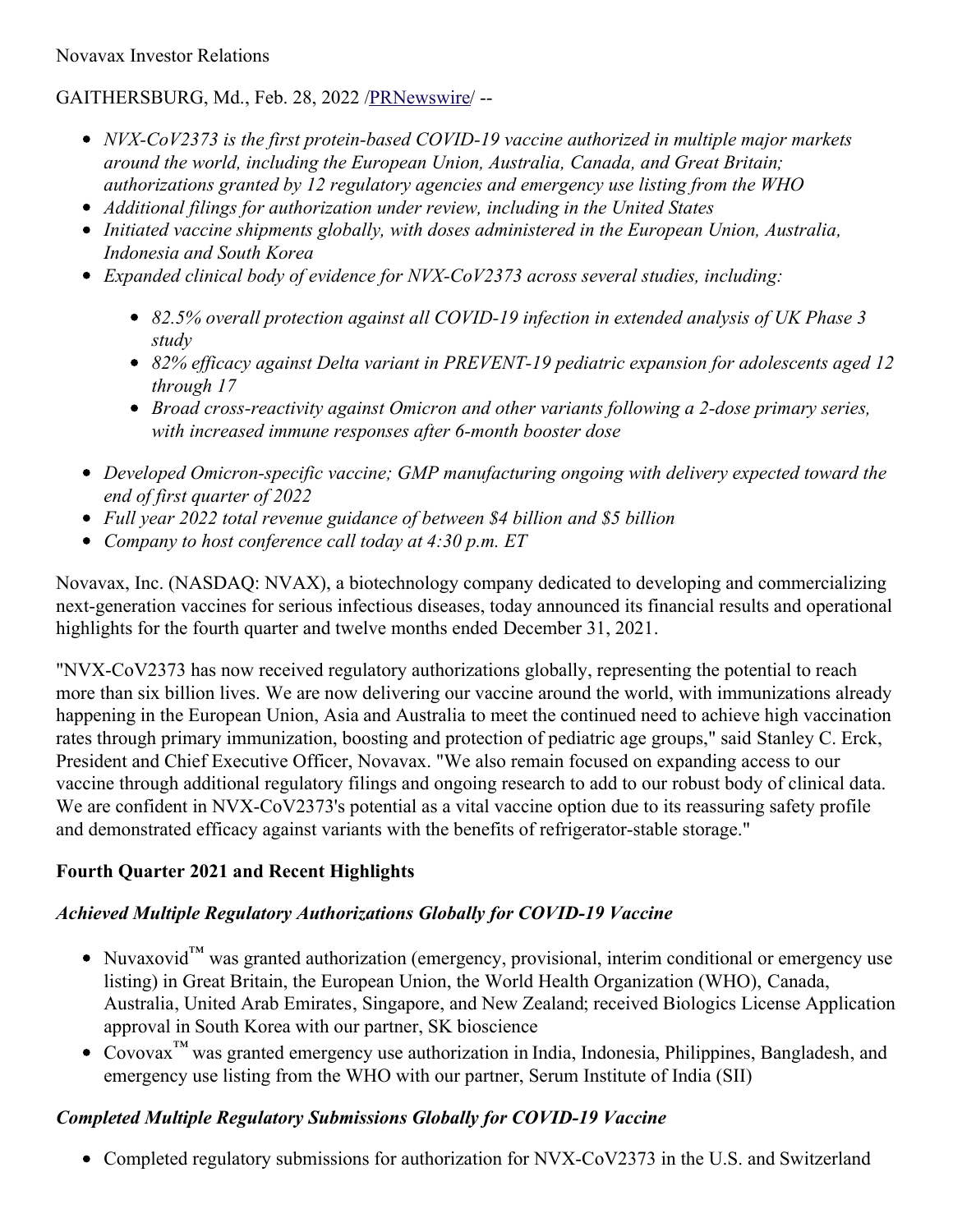- SII completed submission to South Africa, for NVX-CoV2373 to be marketed as Covovax
- Takeda Pharmaceutical Company Limited, our partner, completed submission to Japan for a New Drug Application

### **C***OVID-19 Vaccine Advanced Purchase Agreement*

- Executed advance purchase agreement (APA) with Israel's Ministry of Health to supply a minimum of 5 million vaccine doses
	- Option to purchase an additional 5 million doses

## **C***OVID-19 Vaccine Manufacturing, Supply and Distribution*

- Built manufacturing and robust supply network to support over 2 billion annual doses of capacity and initiated distribution of NVX-CoV2373 to begin fulfillment of our commitments
	- Expanded partnership with SII through new supply agreement
	- Reserved significant additional manufacturing capacity with SK bioscience to produce antigen, and SK bioscience acquired non-exclusive rights to sell to governments in Thailand and Vietnam
	- Entered into a contract manufacturing agreement with Mabion for the large-scale manufacturing of NVX-CoV2373 through 2026

### *COVID-19 Vaccine Clinical Development*

- Announced data from extended analysis of our UK Phase 3 study demonstrating ongoing durability of protection against infection and disease
	- 82.5% vaccine efficacy in protection against all COVID-19 infection, both symptomatic and asymptomatic, as measured by PCR+ or anti-N seroconversion
	- 82.7% overall vaccine efficacy against disease over a 6-month data collection period (median of 101 days of surveillance)
	- 100% vaccine efficacy against severe disease
- Announced data from PREVENT-19 Phase 3 pediatric expansion in adolescents aged 12 through 17,  $\bullet$ achieving primary effectiveness endpoint and comparability to adult population
	- Adolescent neutralization responses  $\sim$ 1.5-fold higher than adults
	- 82% clinical efficacy against Delta variant
	- IgG and functional immune responses against variants were higher than in adults
	- Generally well-tolerated with no safety signals
	- Expect to supplement global regulatory filings in the first quarter of 2022
	- Expect to initiate a pediatric study in younger children in the second quarter of 2022
- Initiated PREVENT-19 Phase 3 booster study to evaluate safety and efficacy of a third dose of NVX-CoV2373
- Heterologous boosting data announced in COV-Boost Phase 2 Study, with NVX-CoV2373 demonstrating its ability to serve as a well-tolerated third dose to boost immune levels
- Announced immunologic cross-reactivity data from vaccine booster and adolescent studies to highlight potential utility of NVX-CoV2373 against Omicron variant (B.1.1.529)
	- Demonstrated broad IgG antibody cross-reactivity against Omicron and other circulating variants with primary 2-dose regimen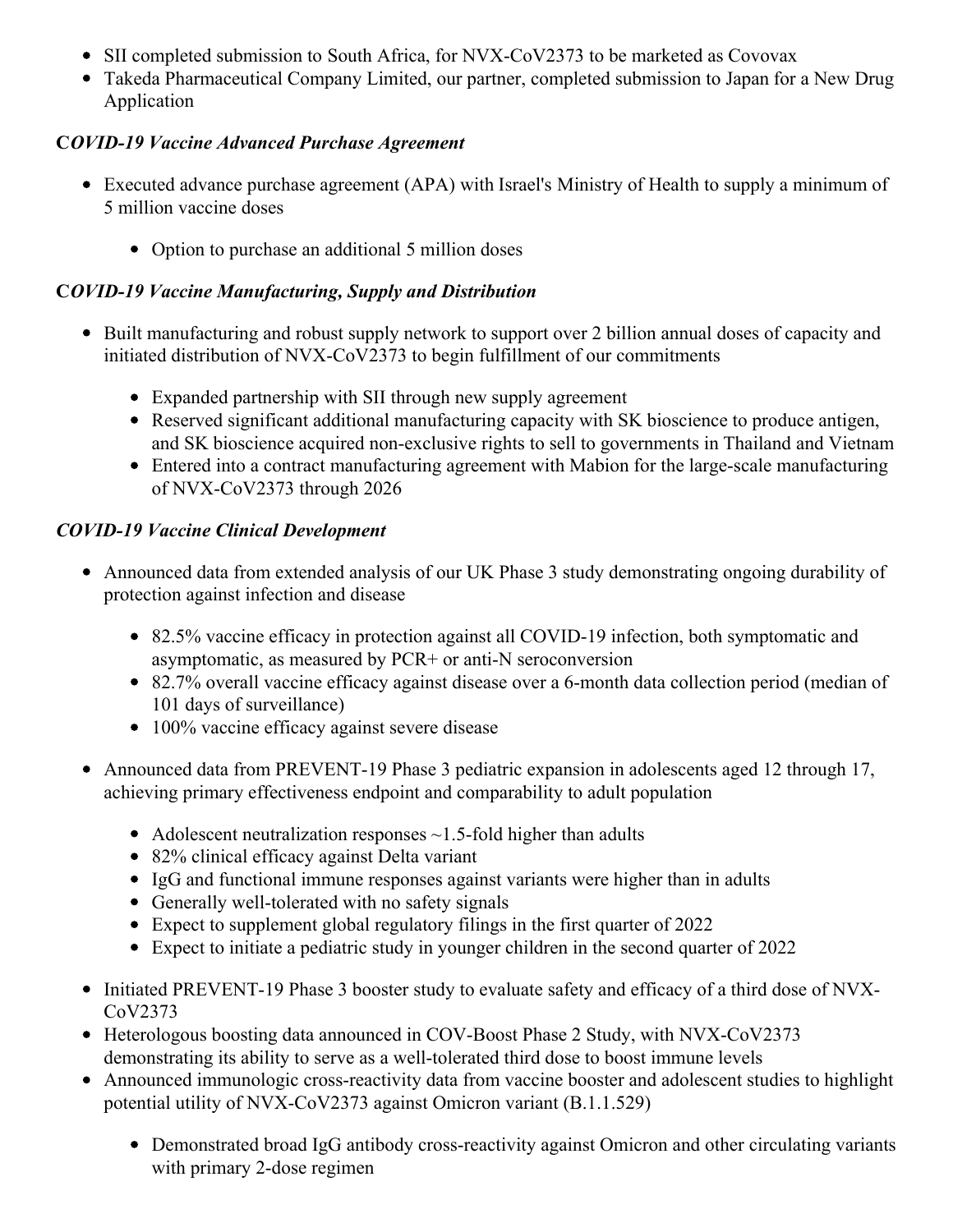- Third dose at 6-months produced increased immune response showing 9.3-fold IgG rise and 14.8-fold functional ACE2 inhibition increase
- Ongoing PREVENT-19 Phase 3 pediatric expansion showed robust immune response 2-to-4-fold higher than adults against evaluated variants, including Omicron following primary 2-dose regimen
- Developed Omicron-specific vaccine with GMP manufacturing and lab-based assessments underway
	- Expect delivery toward the end of the first quarter of 2022

### *COVID-Influenza Combination Vaccine Clinical Development*

- Ongoing Phase 1/2 trial for COVID-influenza combination vaccine
	- Data is expected in April 2022
	- Expect to initiate Phase 2 clinical trial for COVID-influenza combination vaccine and NanoFlu standalone in the second half of 2022

## *Publication Highlights*

- Final analysis from PREVENT-19 Phase 3 trial in U.S. and Mexico published in the *New England Journal of Medicine*
- Final analysis from UK Phase 3 influenza co-administration sub-study published in *The Lancet Respiratory Medicine*
- Final analysis of COV-Boost study led by University of Southampton NHS published in *The Lancet*

### **Financial Results for the Three and Twelve Months Ended December 31, 2021**

Novavax revenue for the fourth quarter and full year ended 2021 were \$222 million and \$1.1 billion, respectively, compared to \$280 million and \$476 million for the comparable periods in 2020. The increase to royalties and other revenue in the fourth quarter and full year 2021 was primarily the result of NVX-CoV2373 sales by our license partners to South Korea and Indonesia. The increase to full year 2021 grants revenue reflects the significant NVX-CoV2373 activities funded by both the U.S. government and the Coalition for Epidemic Preparedness Innovations.

Research and development expenses for the fourth quarter and full year ended 2021 were \$963 million and \$2.5 billion, respectively, compared to \$401 million and \$747 million for the comparable periods in 2020. The increase was primarily due to the development and manufacturing of NVX-CoV2373, including prelaunch inventory buildup in advance of regulatory authorizations.

General and administrative expenses for the fourth quarter and full year ended 2021 were \$84 million and \$298 million, respectively, compared to \$61 million and \$145 million for the comparable periods in 2020.

Net loss for the fourth quarter and full year ended 2021 were \$846 million and \$1.7 billion, respectively, compared to a net loss of \$178 million and \$418 million for the comparable periods in 2020.

As of December 31, 2021, Novavax had \$1.5 billion in cash, cash equivalents, marketable securities and restricted cash, compared to \$0.8 billion as of December 31, 2020.

### **Financial Guidance**

Novavax expects to achieve full year 2022 total revenue of between \$4 billion and \$5 billion. Total revenue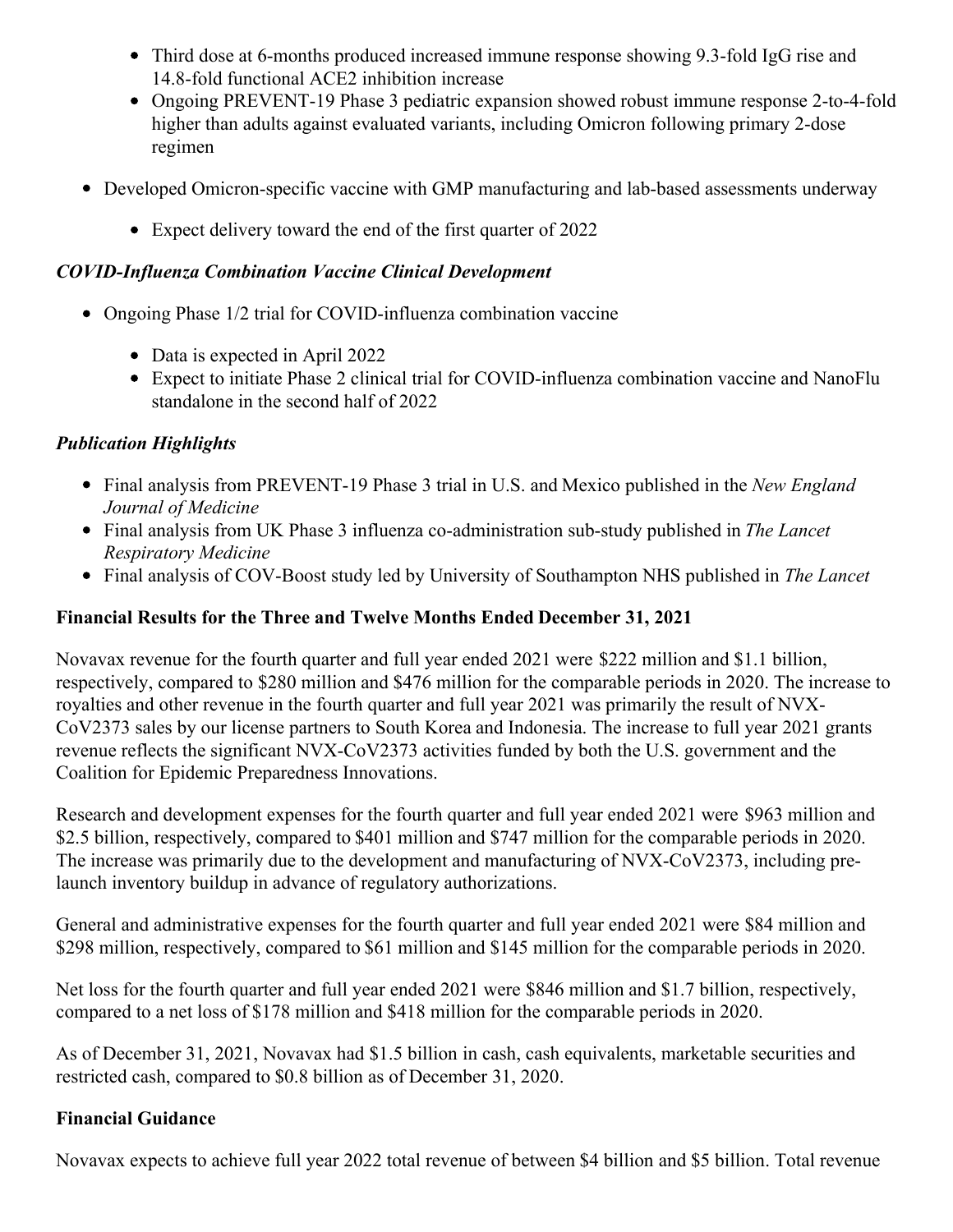reflects all sources, including product sales of Nuvaxovid by Novavax, grants revenue, royalties and other revenue.

# **Conference Call**

Novavax will host its quarterly conference call today at 4:30 p.m. ET. The dial-in numbers for the conference call are (877) 870-4263 (Domestic) or (412) 317-0790 (International). Participants will be prompted to request to join the Novavax, Inc. call. A replay of the conference call will be available starting at 7:30 p.m. ET on February 28, 2022 until 11:59 p.m. ET on March 7, 2022. To access the replay by telephone, dial (877) 344-7529 (Domestic) or (412) 317-0088 (International) and use passcode 2206365.

A webcast of the conference call can also be accessed on the Novavax website at novavax.com/events. A replay of the webcast will be available on the Novavax website until May 28, 2022.

# **About NVX-CoV2373**

NVX-CoV2373 is a protein-based vaccine engineered from the genetic sequence of the first strain of SARS-CoV-2, the virus that causes COVID-19 disease. NVX-CoV2373 was created using Novavax' recombinant nanoparticle technology to generate antigen derived from the coronavirus spike (S) protein and is formulated with Novavax' patented saponin-based Matrix-M™ adjuvant to enhance the immune response and stimulate high levels of neutralizing antibodies. NVX-CoV2373 contains purified protein antigen and can neither replicate, nor can it cause COVID-19.

Novavax' COVID-19 vaccine is packaged as a ready-to-use liquid formulation in a vial containing ten doses. The vaccination regimen calls for two 0.5 ml doses (5 mcg antigen and 50 mcg Matrix-M adjuvant) given intramuscularly 21 days apart. The vaccine is stored at 2°- 8° Celsius, enabling the use of existing vaccine supply and cold chain channels. Use of the vaccine should be in accordance with official recommendations.

Novavax has established partnerships for the manufacture, commercialization and distribution of NVX-CoV2373 worldwide. Existing authorizations leverage Novavax' manufacturing partnership with Serum Institute of India (SII), the world's largest vaccine manufacturer by volume. They will later be supplemented with data from additional manufacturing sites throughout Novavax' global supply chain.

### **About NanoFlu**

NanoFlu is a recombinant hemagglutinin (HA) protein nanoparticle influenza vaccine produced by Novavax in its SF9 insect cell baculovirus system. NanoFlu uses HA amino acid protein sequences that are the same as the recommended wild-type circulating virus HA sequences. NanoFlu contains Novavax' patented saponinbased Matrix-M adjuvant.

### **About Matrix-M™ Adjuvant**

Novavax' patented saponin-based Matrix-M adjuvant has demonstrated a potent and well-tolerated effect by stimulating the entry of antigen-presenting cells into the injection site and enhancing antigen presentation in local lymph nodes, boosting immune response.

### **About Novavax**

Novavax, Inc. (Nasdaq: NVAX) is a biotechnology company that promotes improved health globally through the discovery, development and commercialization of innovative vaccines to prevent serious infectious diseases. The company's proprietary recombinant technology platform harnesses the power and speed of genetic engineering to efficiently produce highly immunogenic nanoparticles designed to address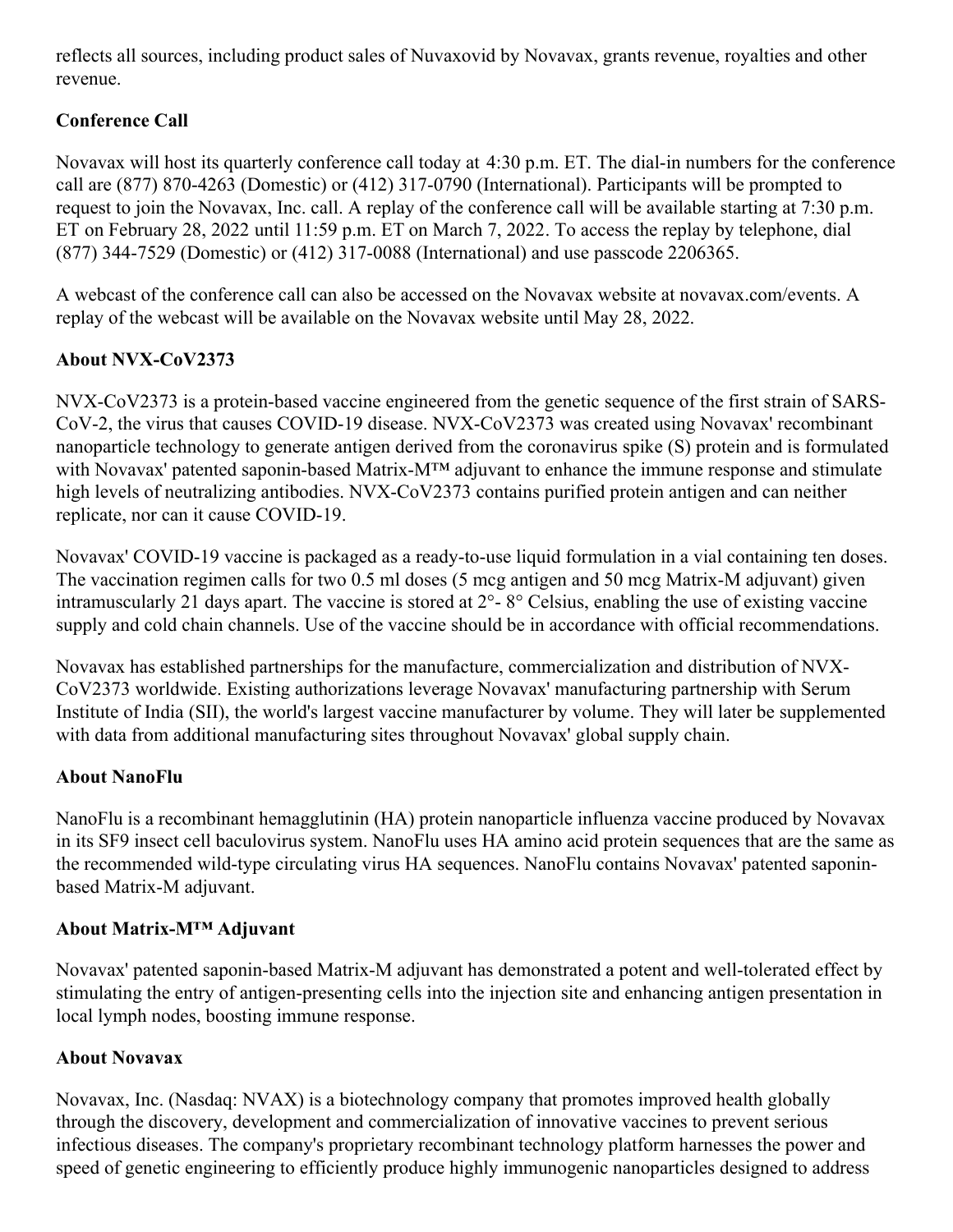urgent global health needs. NVX-CoV2373, the company's COVID-19 vaccine, has received conditional authorization from multiple regulatory authorities globally, including the European Commission and the World Health Organization. The vaccine is also under review by multiple regulatory agencies worldwide. In addition to its COVID-19 vaccine, Novavax is also currently evaluating a COVID-seasonal influenza combination vaccine in a Phase 1/2 clinical trial, which combines NVX-CoV2373 and NanoFlu, its quadrivalent influenza investigational vaccine candidate. These vaccine candidates incorporate Novavax' proprietary saponin-based Matrix-M adjuvant to enhance the immune response and stimulate high levels of neutralizing antibodies.

For more information, visit [www.novavax.com](https://c212.net/c/link/?t=0&l=en&o=3457869-1&h=982408174&u=https%3A%2F%2Fc212.net%2Fc%2Flink%2F%3Ft%3D0%26l%3Den%26o%3D3440781-1%26h%3D3964594936%26u%3Dhttps%253A%252F%252Fc212.net%252Fc%252Flink%252F%253Ft%253D0%2526l%253Den%2526o%253D3395501-1%2526h%253D2463599076%2526u%253Dhttps%25253A%25252F%25252Fc212.net%25252Fc%25252Flink%25252F%25253Ft%25253D0%252526l%25253Den%252526o%25253D3392093-1%252526h%25253D203886192%252526u%25253Dhttps%2525253A%2525252F%2525252Fc212.net%2525252Fc%2525252Flink%2525252F%2525253Ft%2525253D0%25252526l%2525253Den%25252526o%2525253D3387216-1%25252526h%2525253D3917401194%25252526u%2525253Dhttps%252525253A%252525252F%252525252Fc212.net%252525252Fc%252525252Flink%252525252F%252525253Ft%252525253D0%2525252526l%252525253Den%2525252526o%252525253D3260461-1%2525252526h%252525253D2897486098%2525252526u%252525253Dhttp%25252525253A%25252525252F%25252525252Fwww.novavax.com%25252525252F%2525252526a%252525253Dwww.novavax.com%25252526a%2525253Dwww.novavax.com%252526a%25253Dwww.novavax.com%2526a%253Dwww.novavax.com%26a%3Dwww.novavax.com&a=www.novavax.com) and connect with us on [Twitter](https://c212.net/c/link/?t=0&l=en&o=3457869-1&h=572566602&u=https%3A%2F%2Fc212.net%2Fc%2Flink%2F%3Ft%3D0%26l%3Den%26o%3D3440781-1%26h%3D105479535%26u%3Dhttps%253A%252F%252Fc212.net%252Fc%252Flink%252F%253Ft%253D0%2526l%253Den%2526o%253D3395501-1%2526h%253D4221703946%2526u%253Dhttps%25253A%25252F%25252Fc212.net%25252Fc%25252Flink%25252F%25253Ft%25253D0%252526l%25253Den%252526o%25253D3392093-1%252526h%25253D1222342448%252526u%25253Dhttps%2525253A%2525252F%2525252Fc212.net%2525252Fc%2525252Flink%2525252F%2525253Ft%2525253D0%25252526l%2525253Den%25252526o%2525253D3387216-1%25252526h%2525253D3606837610%25252526u%2525253Dhttps%252525253A%252525252F%252525252Fc212.net%252525252Fc%252525252Flink%252525252F%252525253Ft%252525253D0%2525252526l%252525253Den%2525252526o%252525253D3260461-1%2525252526h%252525253D1316526774%2525252526u%252525253Dhttps%25252525253A%25252525252F%25252525252Fc212.net%25252525252Fc%25252525252Flink%25252525252F%25252525253Ft%25252525253D0%252525252526l%25252525253Den%252525252526o%25252525253D3158017-1%252525252526h%25252525253D500821283%252525252526u%25252525253Dhttps%2525252525253A%2525252525252F%2525252525252Ftwitter.com%2525252525252FNovavax%252525252526a%25252525253DTwitter%2525252526a%252525253DTwitter%25252526a%2525253DTwitter%252526a%25253DTwitter%2526a%253DTwitter%26a%3DTwitter&a=Twitter), [LinkedIn](https://c212.net/c/link/?t=0&l=en&o=3457869-1&h=1725473980&u=https%3A%2F%2Fc212.net%2Fc%2Flink%2F%3Ft%3D0%26l%3Den%26o%3D3440781-1%26h%3D2733326919%26u%3Dhttps%253A%252F%252Fc212.net%252Fc%252Flink%252F%253Ft%253D0%2526l%253Den%2526o%253D3395501-1%2526h%253D853375093%2526u%253Dhttps%25253A%25252F%25252Fc212.net%25252Fc%25252Flink%25252F%25253Ft%25253D0%252526l%25253Den%252526o%25253D3392093-1%252526h%25253D1325598136%252526u%25253Dhttps%2525253A%2525252F%2525252Fc212.net%2525252Fc%2525252Flink%2525252F%2525253Ft%2525253D0%25252526l%2525253Den%25252526o%2525253D3387216-1%25252526h%2525253D2935962557%25252526u%2525253Dhttps%252525253A%252525252F%252525252Fc212.net%252525252Fc%252525252Flink%252525252F%252525253Ft%252525253D0%2525252526l%252525253Den%2525252526o%252525253D3260461-1%2525252526h%252525253D1508558197%2525252526u%252525253Dhttps%25252525253A%25252525252F%25252525252Fc212.net%25252525252Fc%25252525252Flink%25252525252F%25252525253Ft%25252525253D0%252525252526l%25252525253Den%252525252526o%25252525253D3158017-1%252525252526h%25252525253D3702938248%252525252526u%25252525253Dhttps%2525252525253A%2525252525252F%2525252525252Fwww.linkedin.com%2525252525252Fcompany%2525252525252Fnovavax%2525252525252F%252525252526a%25252525253DLinkedIn%2525252526a%252525253DLinkedIn%25252526a%2525253DLinkedIn%252526a%25253DLinkedIn%2526a%253DLinkedIn%26a%3DLinkedIn&a=LinkedIn), [Instagram](https://c212.net/c/link/?t=0&l=en&o=3457869-1&h=3437899170&u=https%3A%2F%2Fc212.net%2Fc%2Flink%2F%3Ft%3D0%26l%3Den%26o%3D3440781-1%26h%3D1486889287%26u%3Dhttps%253A%252F%252Fc212.net%252Fc%252Flink%252F%253Ft%253D0%2526l%253Den%2526o%253D3395501-1%2526h%253D3574403071%2526u%253Dhttps%25253A%25252F%25252Fc212.net%25252Fc%25252Flink%25252F%25253Ft%25253D0%252526l%25253Den%252526o%25253D3392093-1%252526h%25253D64626343%252526u%25253Dhttps%2525253A%2525252F%2525252Fc212.net%2525252Fc%2525252Flink%2525252F%2525253Ft%2525253D0%25252526l%2525253Den%25252526o%2525253D3387216-1%25252526h%2525253D844488893%25252526u%2525253Dhttps%252525253A%252525252F%252525252Fc212.net%252525252Fc%252525252Flink%252525252F%252525253Ft%252525253D0%2525252526l%252525253Den%2525252526o%252525253D3367039-1%2525252526h%252525253D3348182013%2525252526u%252525253Dhttps%25252525253A%25252525252F%25252525252Fwww.instagram.com%25252525252Fnovavax%25252525252F%2525252526a%252525253DInstagram%25252526a%2525253DInstagram%252526a%25253DInstagram%2526a%253DInstagram%26a%3DInstagram&a=Instagram) and [Facebook](https://c212.net/c/link/?t=0&l=en&o=3457869-1&h=2159235736&u=https%3A%2F%2Fc212.net%2Fc%2Flink%2F%3Ft%3D0%26l%3Den%26o%3D3440781-1%26h%3D3738538262%26u%3Dhttps%253A%252F%252Fc212.net%252Fc%252Flink%252F%253Ft%253D0%2526l%253Den%2526o%253D3395501-1%2526h%253D1061571609%2526u%253Dhttps%25253A%25252F%25252Fc212.net%25252Fc%25252Flink%25252F%25253Ft%25253D0%252526l%25253Den%252526o%25253D3392093-1%252526h%25253D2234833677%252526u%25253Dhttps%2525253A%2525252F%2525252Fc212.net%2525252Fc%2525252Flink%2525252F%2525253Ft%2525253D0%25252526l%2525253Den%25252526o%2525253D3387216-1%25252526h%2525253D4091724087%25252526u%2525253Dhttps%252525253A%252525252F%252525252Fwww.facebook.com%252525252FNovavax%252525252F%25252526a%2525253DFacebook%252526a%25253DFacebook%2526a%253DFacebook%26a%3DFacebook&a=Facebook).

### **Forward-Looking Statements**

Statements herein relating to the future of Novavax, its operating plans and prospects, its partnerships, financial guidance, the timing of clinical trial results, the ongoing development of NVX-CoV2373, including Novavax' plans to initiate a pediatric study in Q2 2022, the timing for data for the ongoing Phase 1/2 trial for a COVID-influenza combination vaccine candidate and plans to initiate a Phase 2 clinical trial for a COVID-Influenza combination vaccine and NanoFlu standalone, the scope, timing and outcome of future regulatory filings and actions, including Novavax' plans to supplement global regulatory filings in the first quarter of 2022 and to supplement existing authorizations with data from additional manufacturing sites, the potential impact of Novavax and NVX-CoV2373 in addressing vaccine access, controlling the pandemic and protecting populations, including the potential reach of NVX-CoV2373, the efficacy, safety and intended utilization of NVX-CoV2373, and expected delivery of NVX-CoV2373, including a Omicron-specific vaccine, are forward-looking statements. Novavax cautions that these forward-looking statements are subject to numerous risks and uncertainties that could cause actual results to differ materially from those expressed or implied by such statements. These risks and uncertainties include, without limitation, challenges satisfying, alone or together with partners, various safety, efficacy, and product characterization requirements, including those related to process qualification and assay validation, necessary to satisfy applicable regulatory authorities; unanticipated challenges or delays in conducting clinical trials; difficulty obtaining scarce raw materials and supplies; resource constraints, including human capital and manufacturing capacity, on the ability of Novavax to pursue planned regulatory pathways; challenges meeting contractual requirements under agreements with multiple commercial, governmental, and other entities; and those other risk factors identified in the "Risk Factors" and "Management's Discussion and Analysis of Financial Condition and Results of Operations" sections of Novavax' Annual Report on Form 10-K for the year ended December 31, 2020 and subsequent Quarterly Reports on Form 10-Q, as filed with the Securities and Exchange Commission (SEC). We caution investors not to place considerable reliance on forward-looking statements contained in this press release. You are encouraged to read our filings with the SEC, available at [www.sec.gov](https://c212.net/c/link/?t=0&l=en&o=3457869-1&h=904089984&u=https%3A%2F%2Fc212.net%2Fc%2Flink%2F%3Ft%3D0%26l%3Den%26o%3D3418278-1%26h%3D306882685%26u%3Dhttp%253A%252F%252Fwww.sec.gov%252F%26a%3Dwww.sec.gov&a=www.sec.gov) and [www.novavax.com](https://c212.net/c/link/?t=0&l=en&o=3457869-1&h=922735447&u=https%3A%2F%2Fc212.net%2Fc%2Flink%2F%3Ft%3D0%26l%3Den%26o%3D3418278-1%26h%3D393278701%26u%3Dhttp%253A%252F%252Fwww.novavax.com%252F%26a%3Dwww.novavax.com&a=www.novavax.com), for a discussion of these and other risks and uncertainties. The forward-looking statements in this press release speak only as of the date of this document, and we undertake no obligation to update or revise any of the statements. Our business is subject to substantial risks and uncertainties, including those referenced above. Investors, potential investors, and others should give careful consideration to these risks and uncertainties.

#### **NOVAVAX, INC.**

#### **CONDENSED CONSOLIDATED STATEMENTS OF OPERATIONS (in thousands, except per share information)**

| <b>Three Months Ended</b> | <b>Twelve Months Ended</b> |
|---------------------------|----------------------------|
| December 31,              | December 31,               |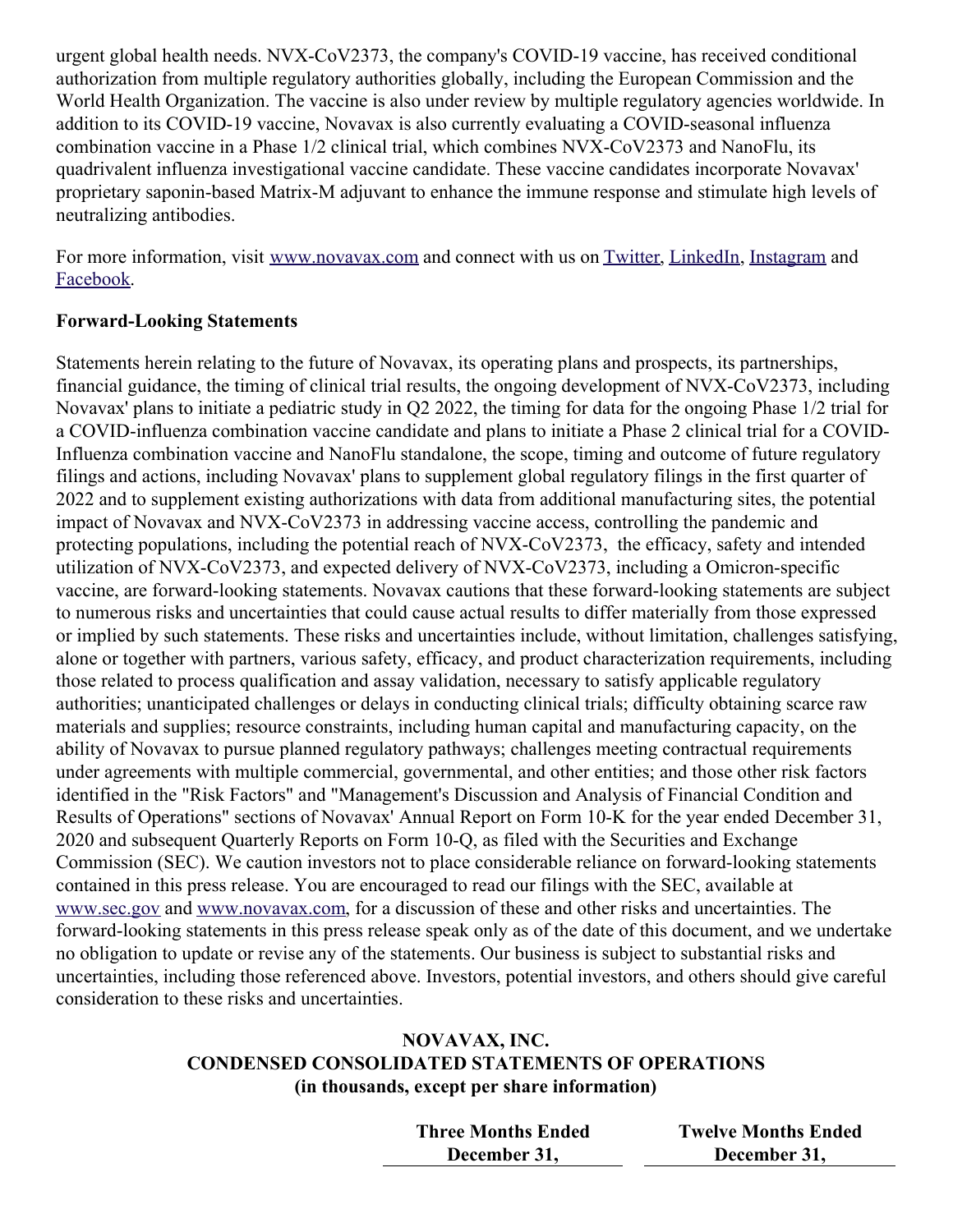|                                                               | 2021       | 2020       | 2021        | 2020       |  |  |
|---------------------------------------------------------------|------------|------------|-------------|------------|--|--|
| (unaudited)                                                   |            |            |             |            |  |  |
| Revenue:                                                      |            |            |             |            |  |  |
| Grants                                                        | 94,994     | 259,260    | 948,709     | 453,210    |  |  |
| Royalties and other                                           | 127,206    | 20,399     | 197,581     | 22,388     |  |  |
| Total revenue                                                 | 222,200    | 279,659    | 1,146,290   | 475,598    |  |  |
| Expenses:                                                     |            |            |             |            |  |  |
| Research and development                                      | 962,957    | 401,199    | 2,534,508   | 747,027    |  |  |
| General and administrative                                    | 84,214     | 61,313     | 298,358     | 145,290    |  |  |
| Total expenses                                                | 1,047,171  | 462,512    | 2,832,866   | 892,317    |  |  |
| Loss from operations                                          | (824, 971) | (182, 853) | (1,686,576) | (416, 719) |  |  |
| Interest income (expense), net                                | (4, 835)   | (3,737)    | (19,763)    | (14, 131)  |  |  |
| Other income (expense)                                        | 131        | 9,026      | (8, 197)    | 12,591     |  |  |
| Net loss before income tax expense                            | (829, 675) | (177, 564) | (1,714,536) | (418, 259) |  |  |
| Income tax expense                                            | 16,609     |            | 29,215      |            |  |  |
|                                                               |            |            |             |            |  |  |
| Net loss                                                      | (846, 284) | (177, 564) | (1,743,751) | (418, 259) |  |  |
|                                                               | \$         | \$         | \$          | \$         |  |  |
| Basic and diluted net loss per share                          | (11.18)    | (2.70)     | (23.44)     | (7.27)     |  |  |
| Basic and diluted weighted average<br>number of common shares |            |            |             |            |  |  |
| outstanding                                                   | 75,670     | 65,725     | 74,400      | 57,554     |  |  |

### **SELECTED CONSOLIDATED BALANCE SHEET DATA (in thousands)**

|                                      | December 31,<br>2021 |            | December 31,<br>2020 |           |
|--------------------------------------|----------------------|------------|----------------------|-----------|
| Cash and cash equivalents            | S                    | 1,515,116  | \$                   | 553,398   |
| Marketable securities                |                      |            |                      | 157,649   |
| Total restricted cash                |                      | 13,143     |                      | 95,340    |
| Total current assets                 |                      | 2,155,119  |                      | 1,248,203 |
| Working capital                      |                      | (235,200)  |                      | 668,531   |
| Total assets                         |                      | 2,576,753  |                      | 1,582,479 |
| Convertible notes payable            |                      | 323,458    |                      | 322,035   |
| Total stockholders' equity (deficit) |                      | (351, 673) |                      | 627,209   |

# **Contacts:**

**Investors** Novavax, Inc. Erika Schultz | 240-268-2022 [ir@novavax.com](mailto:ir@novavax.com)

### Solebury Trout